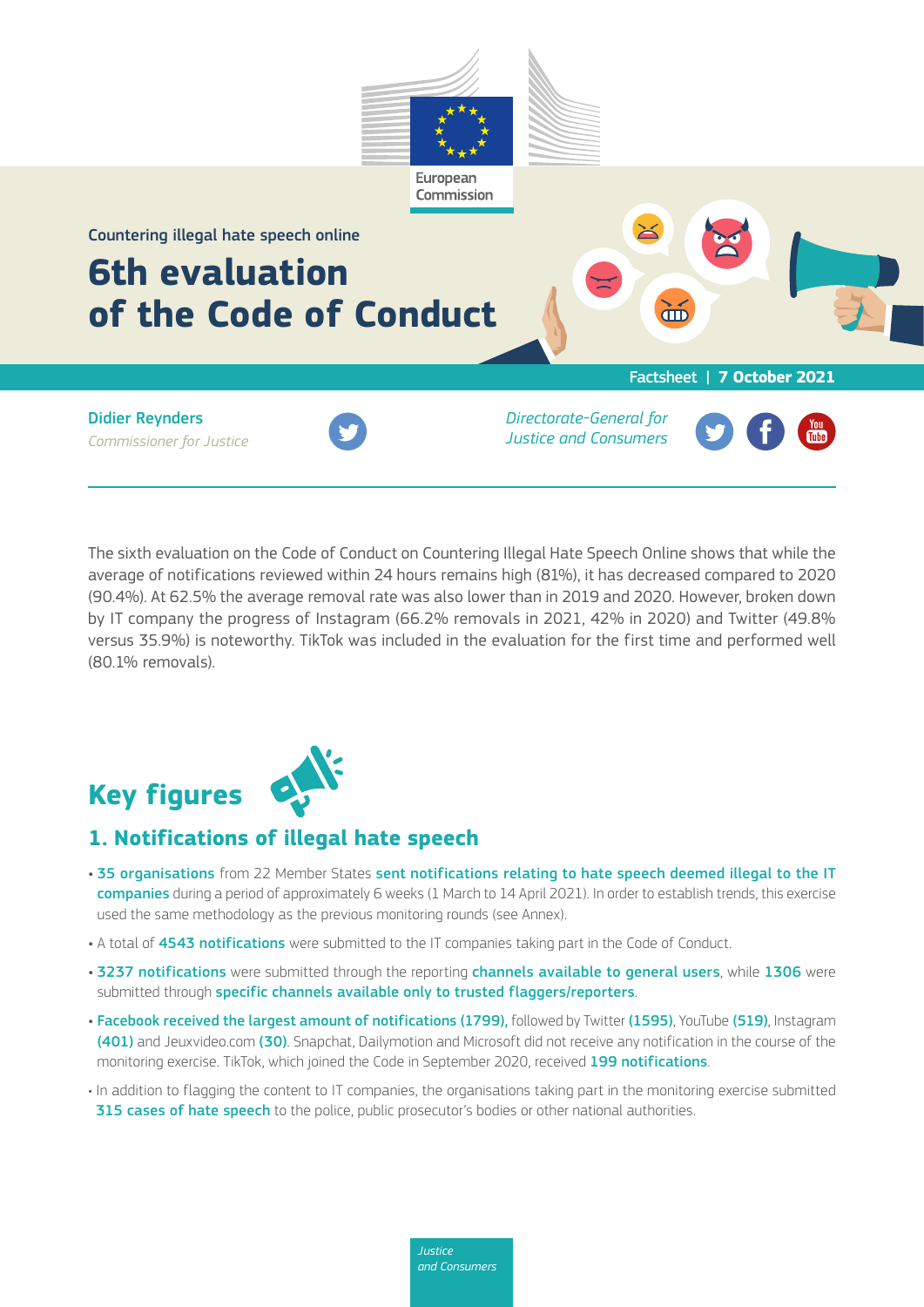## **2. Time of assessment of notification**



• In 81% of the cases the IT companies assessed the notifications in less than 24 hours, an additional 10.1% in less than 48 hours,  $8.1\%$  in less than a week and in  $0.8\%$  of cases it took more than a week.

• The Code of conduct prescribes that the majority of notifications is assessed within 24h. All IT companies are therefore on target, yet, the average results are lower than in 2020 (90.4%).

Facebook assessed notifications in less than 24 hours in 81.5% of the cases and an additional 10.6% in less than 48 hours. The corresponding figures for YouTube are 88.8% and 6.7% and for Twitter 81.8% and 8.9%, respectively. Instagram had 62.4% and 17.6%, TikTok 82.5% and 9.7%. Jeuxvideo.com assessed all notifications in less than 24h. Twitter and YouTube improved their performance with respect to 2020 while the other platforms have a slight decrease.

#### **Percentage of notifications assessed within 24 hours - Trend over time**



### **3. Removal rates**

- Overall, IT companies removed 62.5% of the content notified to them, while 37.5% remained online. This result is lower than the average of 71% recorded in 2019 and 2020.
- Removal rates varied depending on the severity of hateful content. On average, 69% of content calling for murder or violence against specific groups was removed, while content using defamatory words or pictures to name certain groups was removed in 55% of the cases.
- The divergence in removal rates of content reported using trusted reporting channels as compared to channels available to all users was 13.5 percentage points. This difference is similar to the one observed in 2020 (16.2%). This seems to suggest that notifications from general users continue to be often treated differently than those sent through special channels for "trusted flaggers".
- IT companies were invited to make a self-assessment on the results of the exercise. They reported cases in which they disagreed with the notifying organisations, i.e. where according to their assessment the content notified was not in violation of terms of services and/or local laws. This resulted in Facebook disagreeing on 12% of cases flagged to them, Instagram on 11.9%, and YouTube on 10%. This shows the complexity of making assessments on hate speech content and calls for enhanced exchanges between trusted flaggers, civil society organisations and the content moderation teams in the IT companies.

Facebook removed 70.2% of the content, YouTube 58.8%, Instagram 66.2% and Twitter 49.8%. Twitter and Instagram made progress compared to 2020, while Facebook and YouTube had higher removal rates during the previous monitoring exercise in 2020. TikTok had a good first test, with 80.1%. Jeuxvideo.com removed all flagged content.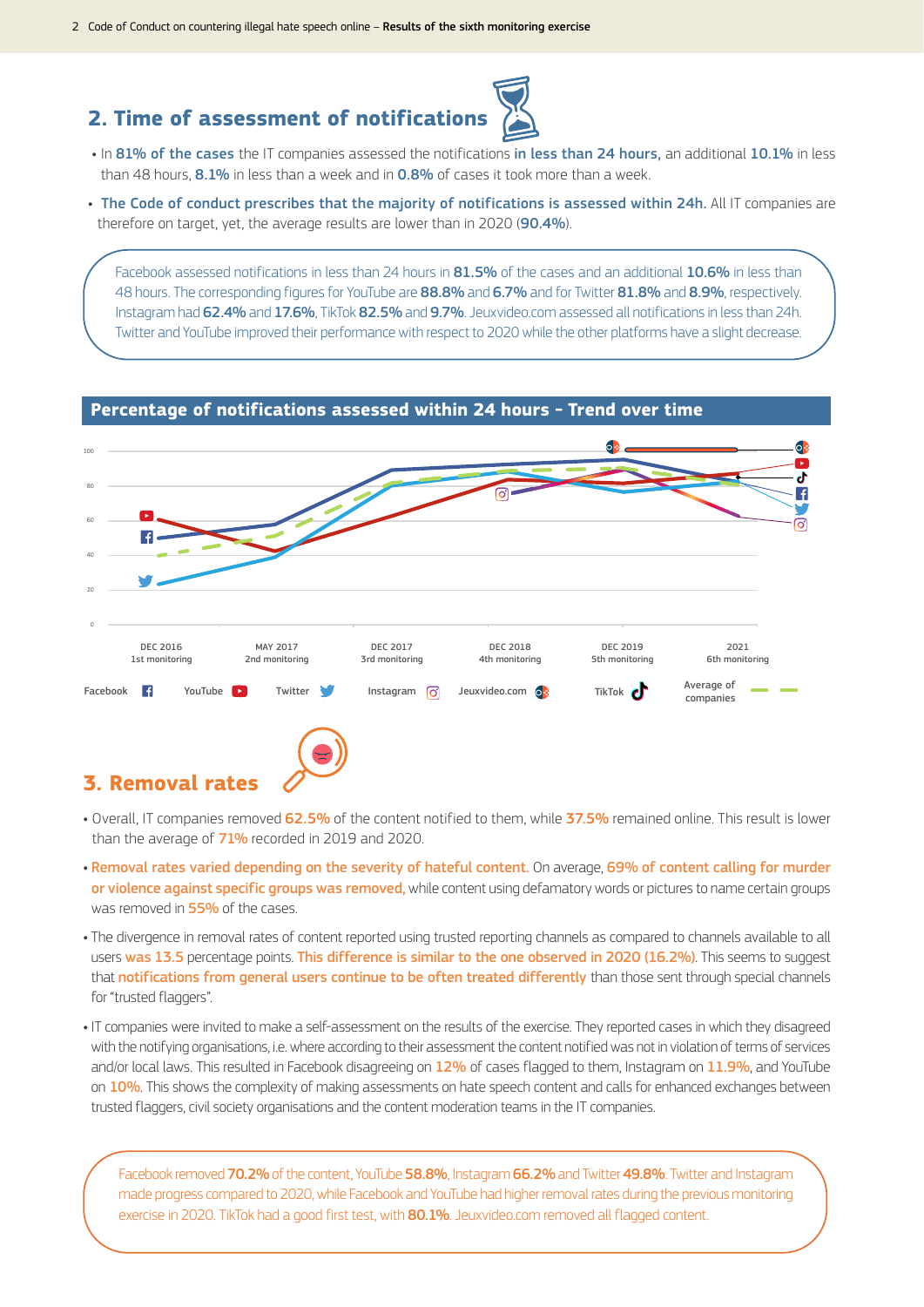

# Rate of removals per EU country (in %)<sup>1</sup>



<sup>&</sup>lt;sup>1</sup> The table does not reflect the prevalence on illegal hate speech online in a specific country and it is based on the number of notifications sent by each individual organisation., Malta, is not included given the too low number of notifications made to companies (<20). For Slovenia, Cyprus, Finland, Luxembourg, and Denmark the organisations did not submit cases for this exercise. Three organisations from the United Kingdom took part to the monitoring exercise: CST (15 notifications), Galop (48) and Media Diversity Institute (78) with a total number of 151 notifications sent. Their work resulted on an average removal rate of 43%.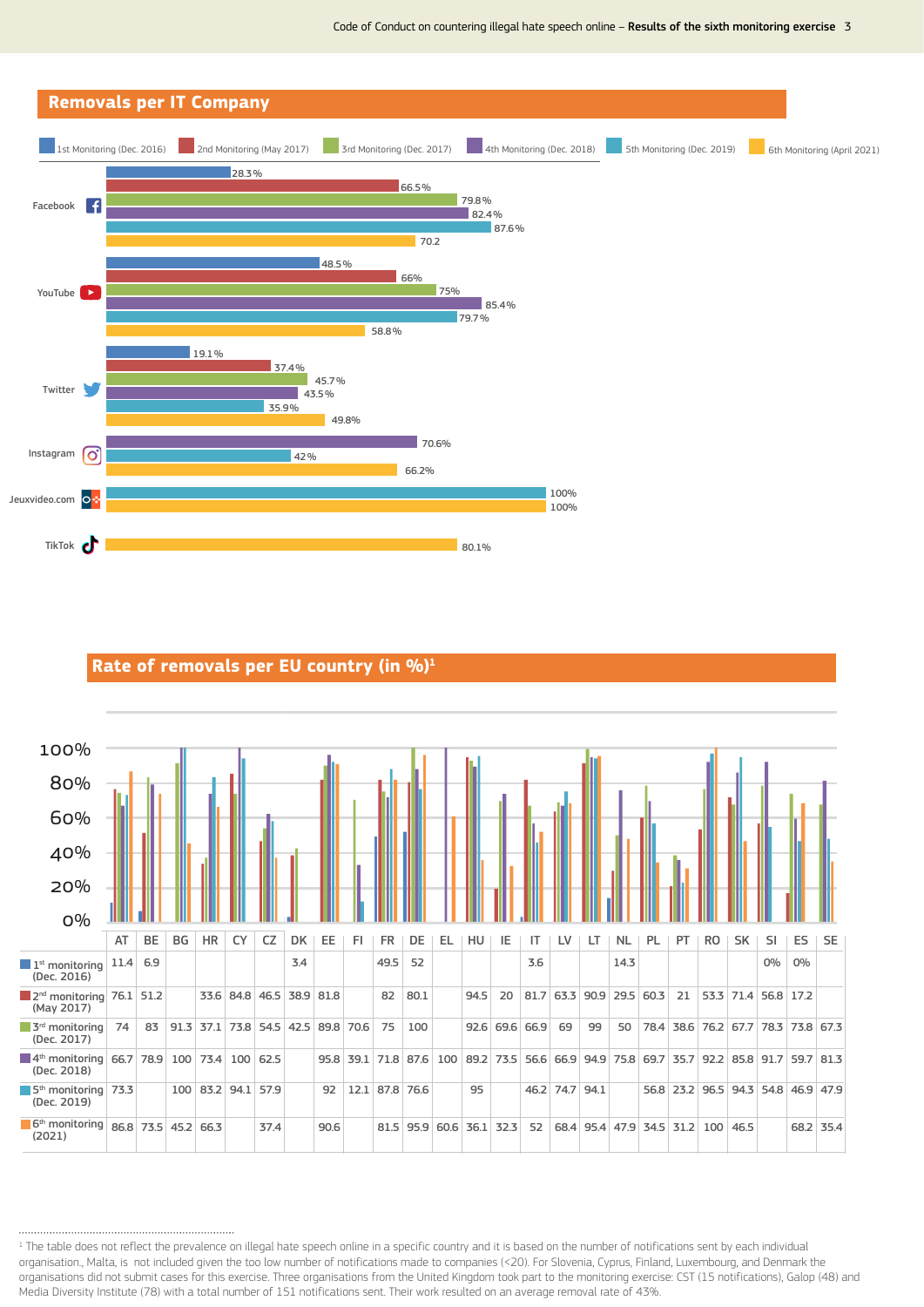## **4. Feedback to users and transparency**



- On average, the IT companies responded with a feedback to 60.3% of the notifications received. This is lower than in the previous monitoring exercise (67.1%).
- The Digital Service Act proposal adopted in December 2020 highlights the importance of clearer 'notice-and-action' procedures including transparency and feedback to users' notifications.

Facebook is informing users most systematically (86.9% of notifications received feedback). Twitter gave feedback to 54.1% of the notifications, Instagram to 41.9% and YouTube only to 7.3%. Jeuxvideo.com sent feedback to all the notifications and TikTok to 28.7%.

While Facebook is the only company informing consistently both trusted flaggers and general users, Twitter, YouTube, TikTok and Instagram provide feedback more frequently when notifications come from trusted flaggers. Jeuxvideo has increased its performance on feedback to users (it was 22.5% in 2020).

#### **Feedback provided to different types of user**



#### **5. Grounds for reporting hatred**

- In this monitoring exercise, sexual orientation and xenophobia (including anti-migrant hatred) are the most commonly reported grounds of hate speech (18.2% and 18% respectively) followed by anti-gypsyism (12.5%).
- The data on grounds of hatred are only an indication and are influenced by the number of notifications sent by each organisation as well as their field of work.